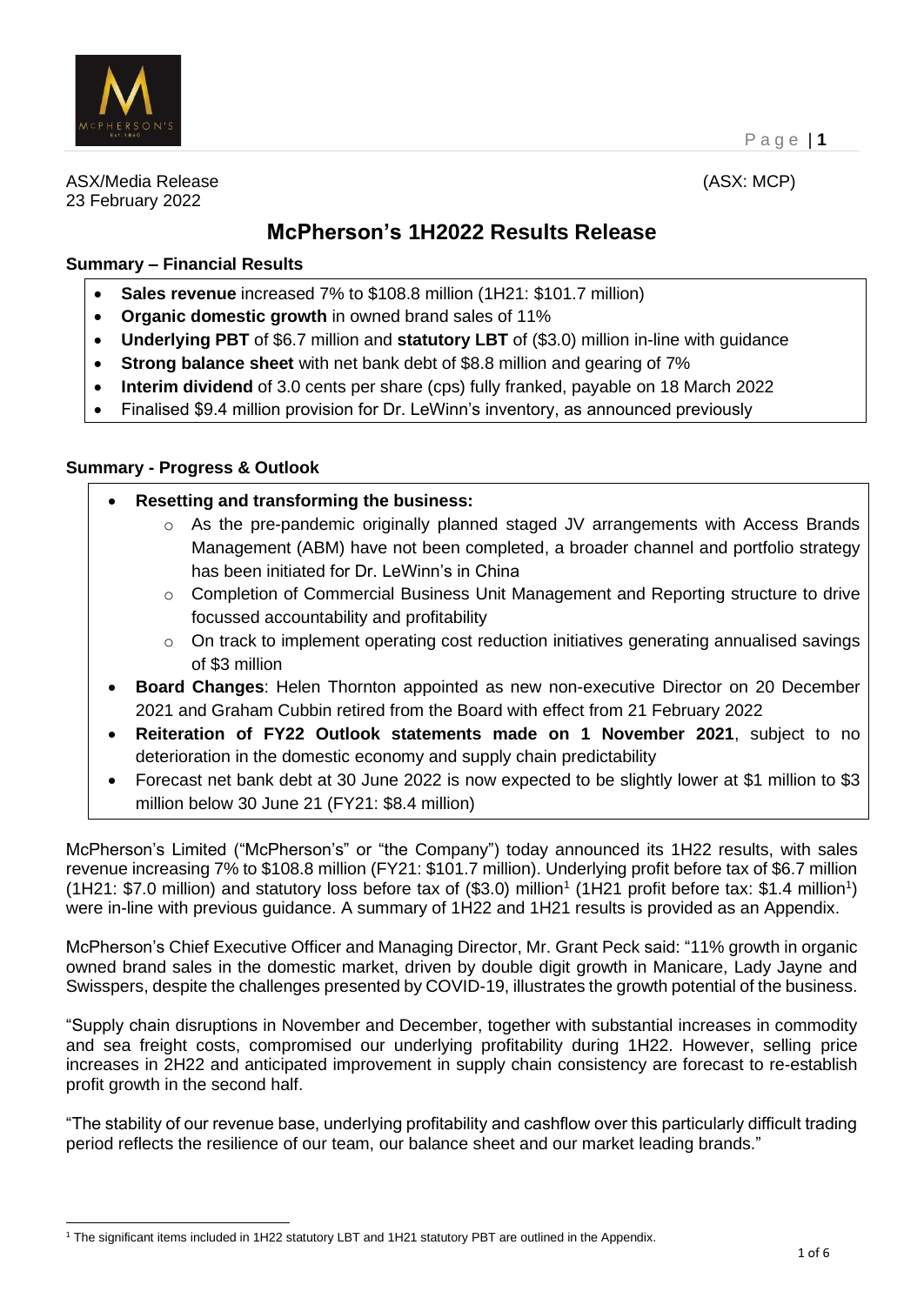

# **1H22 Commercial Business Unit (CBU) Performance**

#### *Australian and New Zealand - Beauty and Household Consumables (ANZ CBU)*

| <b>Underlying results</b> | 1H <sub>22</sub><br>(Sm) | 1H <sub>21</sub><br>(Sm) | Change<br>(\$m) | Change<br>(%) |
|---------------------------|--------------------------|--------------------------|-----------------|---------------|
| Sales revenue             | 96.7                     | 92.6                     | 4.1             | 4%            |
| <b>Underlying EBIT</b>    | 10.8                     | 11.3                     | (0.5)           | (4%)          |

Over 1H22, the ANZ CBU achieved market share growth in 4 of the 6 owned brand product categories in which it operates. Following substantial growth achieved in FY21, and now under renewed leadership, the CBU generated further growth in its **essential beauty** category in 1H22 where sales grew 18% to \$38.3 million, driven by 25% growth in Swisspers, 19% growth in Manicare and 10% growth in sales of Lady Jayne products. New product innovations and a shift toward home-based beauty solutions, continues to result in improved demand for the Company's core essential beauty products.

Domestic sales of Dr. LeWinn's and A'kin products grew 3% and 17% respectively, with A'kin benefiting from incremental ranging in the grocery channel. These growth rates were achieved despite the recent COVID-19 enforced lockdowns, weakening demand in the broader cosmeceutical and natural skincare categories, demonstrating McPherson's market outperformance. Further, this growth was achieved in the context of the absence of international students and tourists which has led to reduced daigou demand in these categories. The Group's domestic sales of **skincare, haircare and bodycare brands** increased 6% to \$12.9 million, despite broader category declines.

McPherson's **household essentials** category is dominated by Multix, which is the market leader in many sub-categories of bags, wraps and foils in the grocery channel. Multix sales increased by 5% in 1H22 to \$27.9 million, with strong demand for Multix Alfoil products, garbage bags and baking papers.

Margins in the ANZ CBU were supported by the mix swing to essential beauty. However, overall contribution margin was adversely impacted by higher commodity and sea freight costs over 1H22, particularly impacting the Multix and Swisspers brands. Total operating expenses increased 4%, primarily due to increases in carton freight and advertising expenses. Consequently, ANZ underlying EBIT declined 4% to \$10.8m.

In response to the significant cost inflation noted above, material selling price increases have been agreed with key retailers in the household essentials category with implementation commencing this month.

#### *Health*

| <b>Underlying results</b> | 1H <sub>22</sub><br>(\$m) | 1H <sub>21</sub><br>\$m\$ | Change<br>\$m\$ | Change<br>$(\%)$ |
|---------------------------|---------------------------|---------------------------|-----------------|------------------|
| Sales revenue             | 8.4                       | 1.3                       | 71              | NCM <sup>2</sup> |
| <b>Underlying EBIT</b>    | 1.3                       | 0.2                       | 11              | <b>NCM</b>       |

The newly formed Health CBU comprises the premium Fusion Health and Oriental Botanicals brands. The 1H22 performance for Health was impacted by difficult trading conditions on the eastern seaboard with many health stores and pharmacies experiencing reduced foot traffic during COVID-19 lockdowns, particularly in Q1. Additionally, some raw material shortages and supply chain instability impacted core product inventory positions.

Contribution and EBIT margins were, however, in-line with expectations for 1H22, representing a strong performance given the difficult circumstances.

<sup>&</sup>lt;sup>2</sup> NCM – Not considered meaningful due to 1H21 results being applicable to 1 month of trading due to acquisition on 30 November 2020.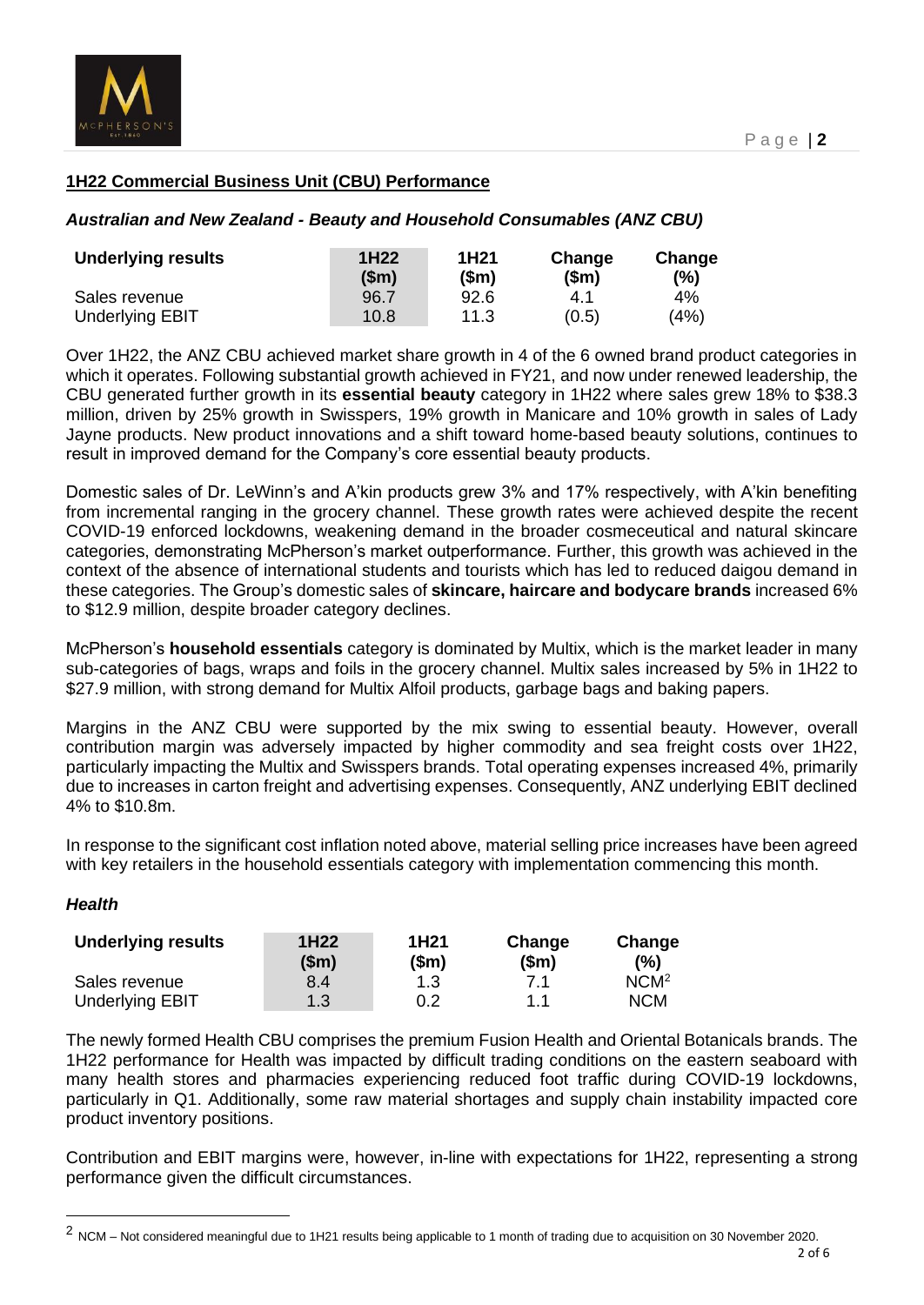

## *International*

| <b>Underlying results</b> | 1H <sub>22</sub><br>\$m\$ | 1H <sub>21</sub><br>(\$m) | Change<br>(\$m) | Change<br>(%) |
|---------------------------|---------------------------|---------------------------|-----------------|---------------|
| Sales revenue             | 3.7                       | 7.8                       | (4.1)           | (53%)         |
| <b>Underlying LBIT</b>    | (1.1)                     | (0.5)                     | (0.6)           | (120%)        |

Consistent with the Company's ASX release on 1 November 2021, sales of Dr. LeWinn's product to China of \$1.0 million in 1H22 were \$3.4 million below 1H21 (\$4.4 million) as cross-border e-commerce distribution into China remains constrained by excess inventory and reduced consumer demand.

1H22 sales into Singapore and surrounding countries declined to \$1.9 million (1H21: \$2.2 million) as significantly reduced in-bound tourism adversely impacted retail trade.

The resulting decline in 1H22 contribution from the International CBU was partially offset by a significant reduction in expenditure on advertising and promotion.

On 1 November 2021, the Board announced a prudent, one-off provision in the range of \$8 million to \$10 million in relation to excess Dr. LeWinn's inventory (and associated costs) that was acquired in 2019 and 2020 specifically to satisfy anticipated demand from China. A detailed review has subsequently been undertaken with a significant one-off provision of \$9.4 million reflected in the 1H22 financial statements.

#### **Operational Review update**

The Operational Review undertaken in 2H21 to capitalise on opportunities in the Health, Wellness and Beauty category and deliver shareholder value, focused on four key strategic pillars:

- Continued focus on core owned brands and key domestic channels
- Establish health & wellness as a new growth platform
- Expand international footprint
- Recalibrate cost base

The following actions have been taken to progress these outcomes during 1H22.

*1. Operating model for Dr. LeWinn's in Greater China*

Sales of Dr. LeWinn's product to China were significantly below expectations in 1H22, with crossborder e-commerce (CBEC) distribution into China likely to remain challenging over at least the next 12 months.

With the unanticipated consequences created by the pandemic, the originally planned staged JV arrangements with ABM have not been completed.

ABM has been advised of McPherson's intention to address the broader CBEC channel and that this will involve engaging with alternate distribution and marketing partners.

#### *2. Completion of CBU Management and Reporting structure*

The Company has embedded a new management and reporting structure to support and drive individual CBU responsibility for revenue and profit targets, marketing, customer relationships and commercial delivery.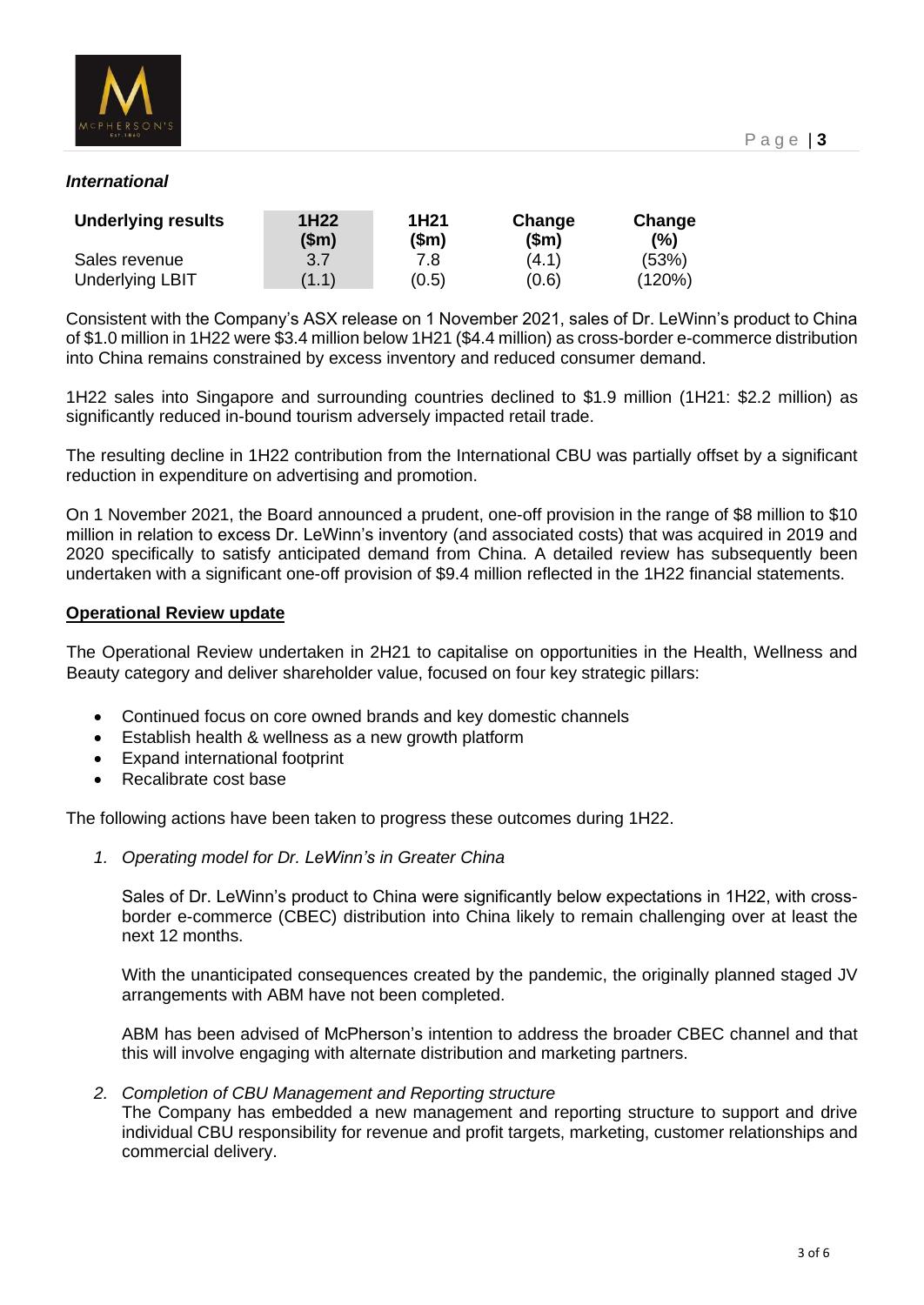

## *3. Cost reduction initiatives*

Management is well progressed in realising annualised cost reductions of at least \$3 million. In addition to the leaner Senior Leadership Team, these cost reductions include the exit from loss making joint ventures and reduced warehousing costs.

## **Cash Flow and Balance Sheet**

The 1H22 underlying cash conversion rate was seasonally low at 48% (1H21: 67%), given planned inventory increases ahead of Chinese New Year shutdowns and seasonally high Q2 sales. Despite this, net debt, excluding lease liabilities, remains low at \$8.8 million and the Company's gearing ratio (net bank debt excluding lease liabilities / total funds employed) was 7% at 31 December 2021 (31 December 2020: 3%).

The cash conversion rate is forecast to improve significantly in 2H22 in-line with seasonal trends and ongoing pro-active management, leading to further reduction in net bank debt.

## **Interim Dividend and Capital Management**

Given the Company's strong balance sheet, the Board has declared an interim dividend of 3.0 cps fully franked, representing a payout ratio of 87% of underlying profit after tax (2021: 3.5 cps fully franked), with a record date of 1 March 2022 and payable to shareholders on 18 March 2022.

The Company's dividend policy is to pay a minimum dividend of 60% of underlying profit after tax, subject to other cash requirements.

While potential supply chain disruption and adverse economic impacts from COVID-19 persist, the Board has deferred further consideration of capital management initiatives.

#### **Outlook**

Given year to date performance and completion of a detailed review of the forecast for the remainder of the year, McPherson's reiterates its stated FY22 sales, underlying PBT and statutory PBT guidance ranges provided on 1 November 2021. These are subject to continued domestic market stability and no material impact from supply chain disruptions. This guidance is restated below.

- Sales growth in the range of 6% to 8% is forecast for the full financial year FY22 (FY21: \$200.5 million);
- FY22 underlying profit before tax is expected to be in the range of \$1 million to \$2 million above FY21 (FY21: \$10.1 million), excluding significant non-recurring items; and
- FY22 statutory profit before tax is forecast to be in the range of \$1 million to \$3 million (FY21: statutory loss before tax of (\$4.5 million)).

2H22 underlying profit before tax is projected to be positively impacted by a more favourable FX hedging result and material selling price increases.

The forecast for net bank debt at 30 June 2022 is revised lower to be in the range of \$1m to \$3m below 30 June 2021, with the FY22 underlying cash conversion forecast revised higher to be in the range of 90% to 100%.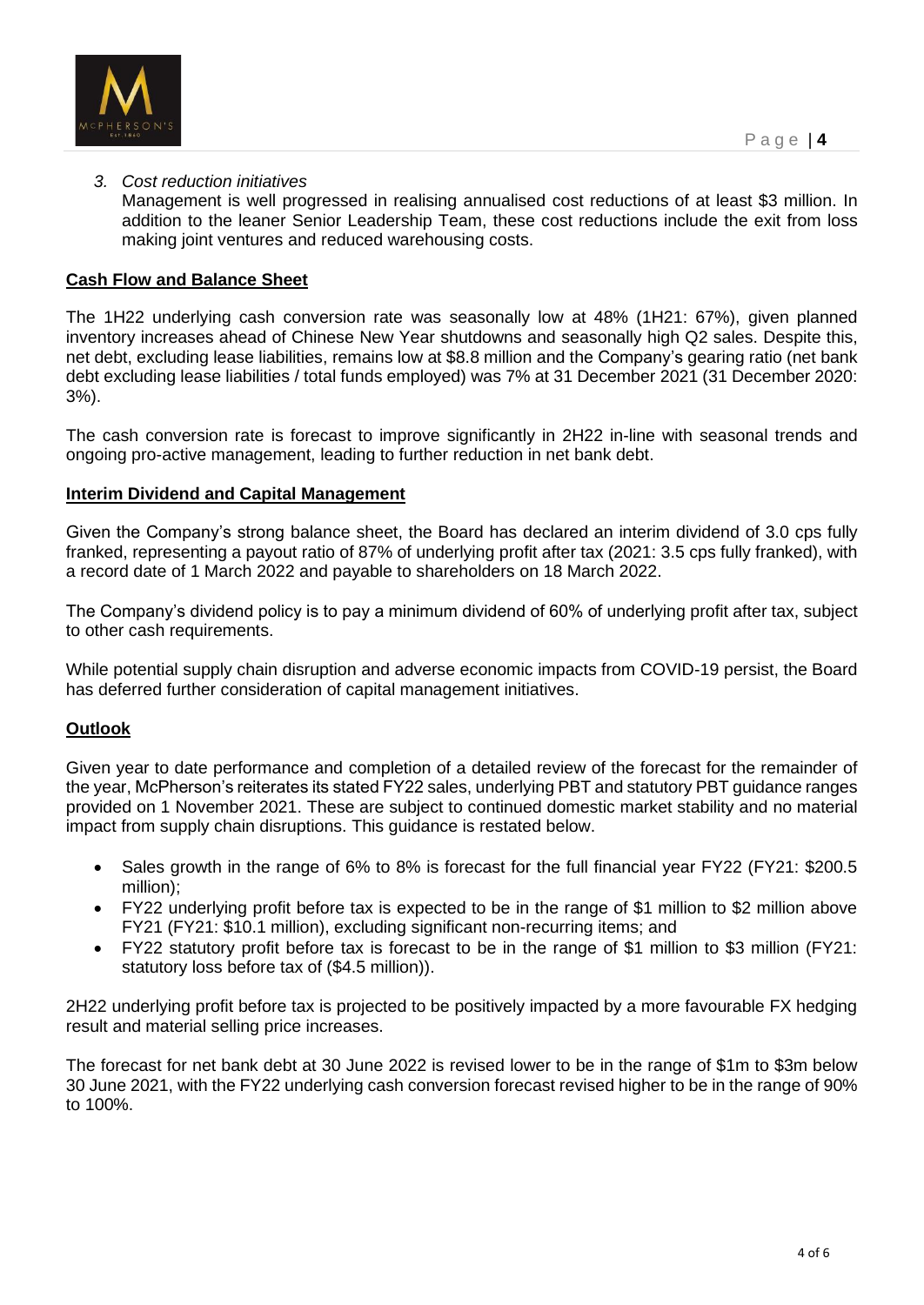

#### **Board changes**

As advised on 20 December 2021 Ms. Helen Thornton has been appointed as an independent, nonexecutive Director of the Board. Helen is a well-respected non-executive director with extensive financial, risk management, audit and governance expertise, aligned with strong strategic capabilities, and leadership and relationship management skills, which complement the existing experience base of the Board.

As previously foreshadowed, following a brief transitional period, Mr. Graham Cubbin has retired from the Board effective 21 February 2022.

Chairman Ari Mervis said: "Graham has made a significant contribution to the Company over the past 11 years as a director, including six years as chairman of the Board. His leadership and guidance have been a fundamental driver of the clarification of the company's strategic direction as a Health, Wellness and Beauty brand owner and provider. Graham leaves with our very best wishes for the future."

#### **Authorisation**

This ASX media release has been authorised by the McPherson's Limited Board of Directors.

#### **For further information please contact:**

**Paul Witheridge at [pwitheridge@mcpher.com.au](mailto:pwitheridge@mcpher.com.au) or + 61 414 760 489**

#### **About McPherson's Limited**

McPherson's, established in 1860, is a leading supplier of Health, Wellness and Beauty products with operations in Australia, New Zealand and Asia. McPherson's markets and distributes beauty care, hair care, skin care, vitamins, supplements, and personal care items such as facial wipes, cotton pads and foot comfort products, as well as a range of kitchen essentials such as baking paper, cling wrap and aluminium foil.

McPherson's revenue is primarily derived from its diversified portfolio of owned, market-leading brands, including Manicare, Lady Jayne, Swisspers, Dr. LeWinn's, A'kin, Multix, Fusion Health, Oriental Botanicals, Moosehead and Maseur. McPherson's also manages several brands for agency partners.

For further information on McPherson's business and its strategy and to view the most recent corporation video please refer to the company's website [http://www.mcphersons.com.au](http://www.mcphersons.com.au/)